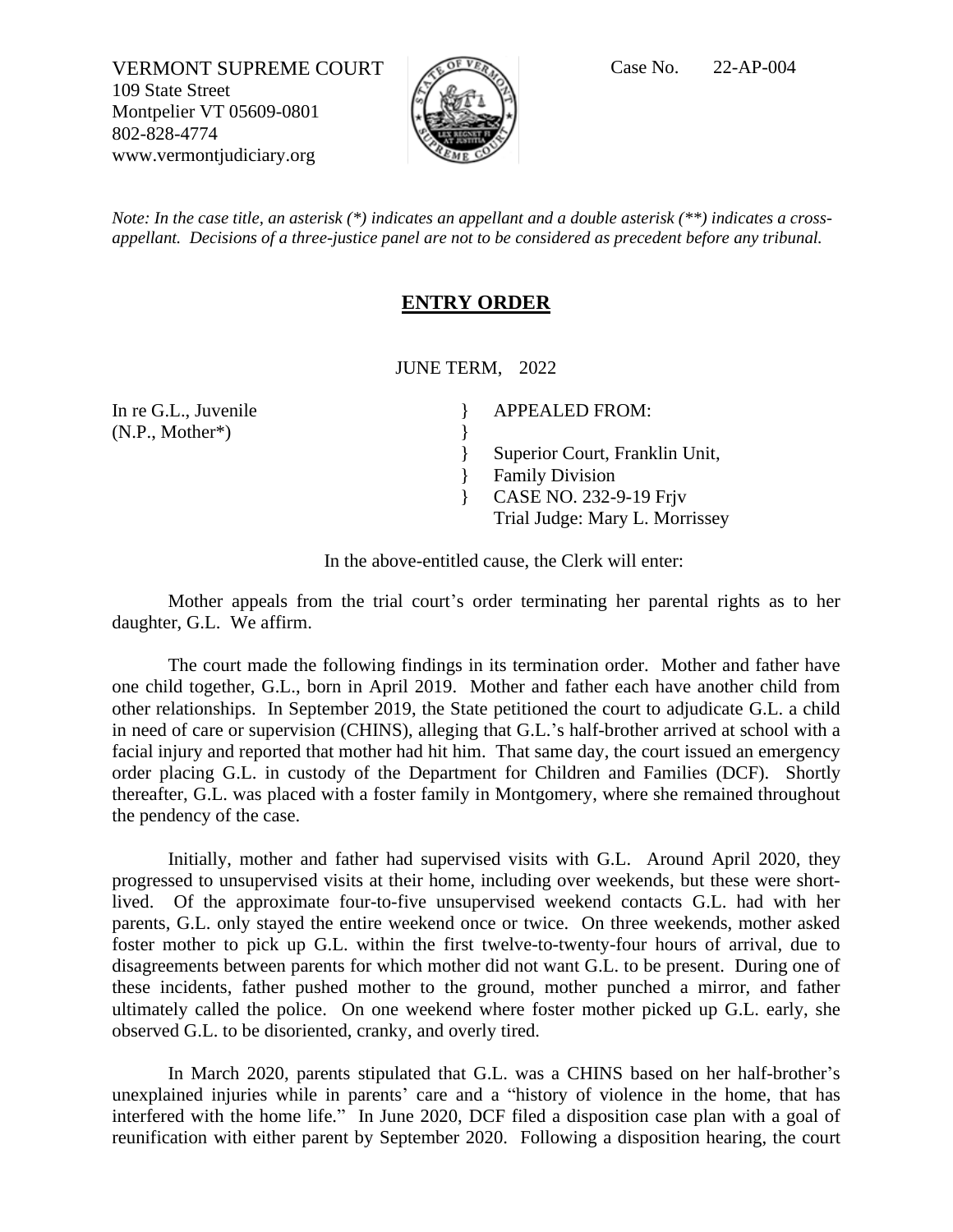adopted this plan in July 2020. Two of the goals of the case plan were for mother to engage in therapy to address her aggressive behaviors and attend all visits with G.L.

At the disposition hearing, parents sought additional time to reunify. At the same time, DCF sought to reimpose supervised visits due to violent incidents that had occurred during recent unsupervised visits with G.L., including mother punching a mirror and father pushing mother to the ground. The court denied parents' request for additional time to reunify and granted DCF's request for supervised visitation pending parents' completion of a domesticviolence assessment.

Mother and father separated in July 2020 and mother moved into an apartment with her mother and sister. Once there, she had two altercations with her sister, one of which resulted in a charge of domestic assault against mother. In discussing one of the incidents, mother reported to DCF that that her sister was "running her mouth," and mother had to "beat her ass" to make her be quiet. Following these incidents, in November 2020, mother moved out and into a motel. During one incident while living there, mother screamed at the motel owners, claiming that they had entered her room when they were not supposed to.

Between December 2020 and April 2021, mother attended only about half of her scheduled visits with G.L., not including visits that were cancelled due to circumstances beyond mother's control, such as foster parents or DCF needing to cancel. In March 2021 she worked with Pathways to move into a new apartment in St. Albans. This apartment was strategically located "around the corner" from the St. Albans DCF office where mother's visits with G.L. were occurring, because mother had previously struggled to find consistent transportation for visits.

Despite this close proximity, mother continued to miss a significant portion of scheduled visits. Mother missed visits for various reasons, including illness, violating COVID restrictions, and failing to timely confirm appointments.

In March 2021, DCF moved to terminate parental rights for both mother and father and filed an interim case plan with a new case-plan goal of adoption, based on the length of time G.L. had been out of parents' care and mother's continuing struggles with emotional dysregulation. In April 2021, mother's attorney moved the court to permit visits to occur in mother's home. The court issued an order in June 2021 providing a path for mother to progress toward visits in her home. It initially permitted supervised visits in the community. If mother attended these community visits consistently and they went well, mother could begin unsupervised visits in her home.

Mother's supervised community visits began in June 2021, scheduled for twice a week. She did not consistently attend these visits. When mother did attend, she generally came prepared with snacks and other supplies. In September 2021, mother had a scheduled visit with G.L., which she incorrectly believed was going to take place at her home. When mother questioned DCF employees about it, they referred to the June 2021 court order and explained that because of mother's lack of consistent attendance, the visits had not yet progressed into mother's home. Mother reacted by yelling insults and swearing at the DCF employees. G.L. was present and witnessed this incident, and other families were also in the DCF office.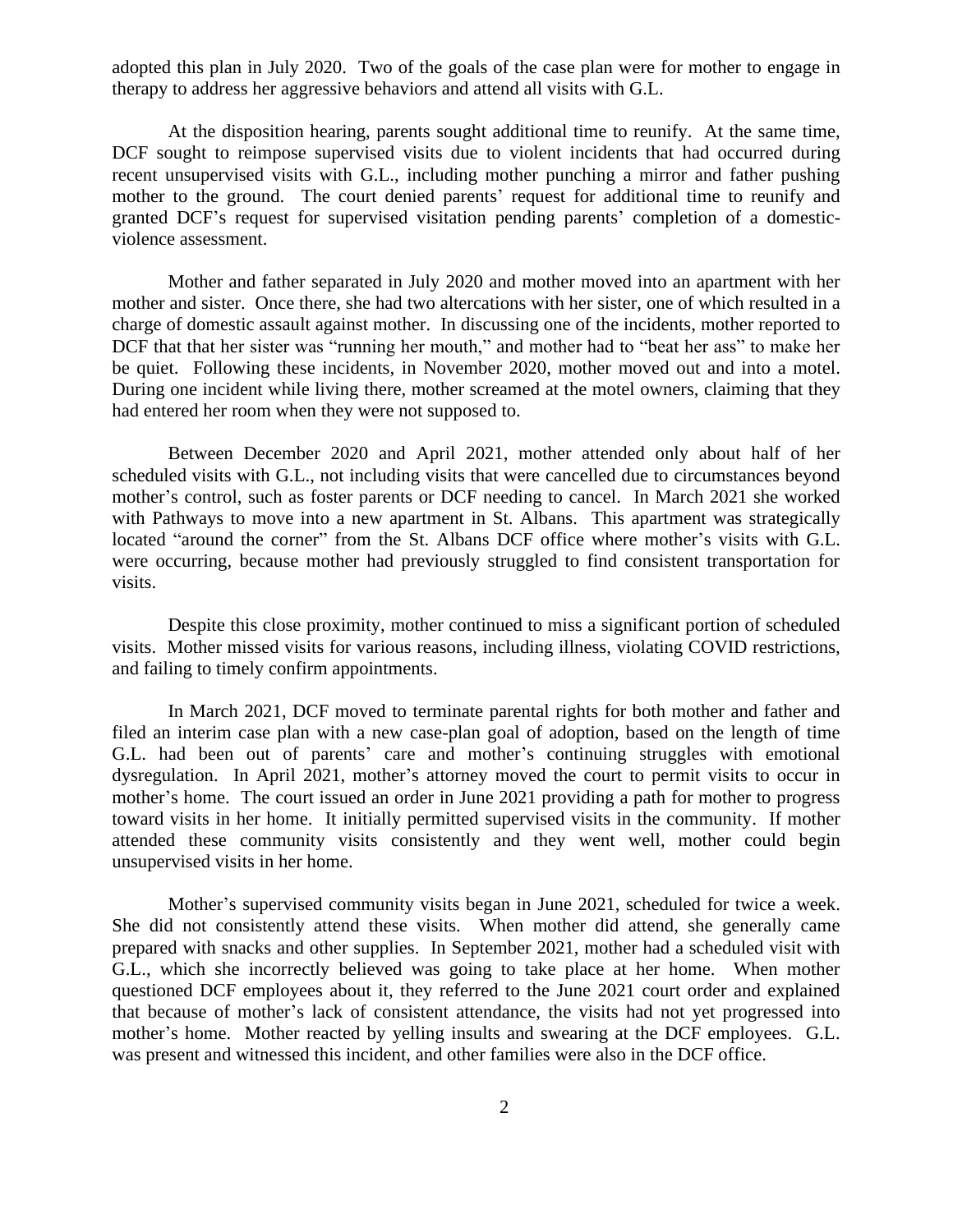After that incident, mother's attendance at visits decreased further. For example, mother confirmed one visit and then did not attend. When the DCF visit supervisor contacted her, mother said that she was coughing and would not be attending the visit, but it sounded to the supervisor like mother had been sleeping. For the next scheduled visit, mother again confirmed but later said she was still sick and asked to reschedule. When the visit supervisor suggested there was still time that day prior to the scheduled visit for mother to see a doctor, mother indicated that she had other things to do. DCF also gave mother the opportunity to engage in virtual visits with G.L., but mother declined.

The court held a two-day hearing on the petition to terminate parental rights in October and November 2021. It issued written findings and an order terminating mother's and father's rights in December 2021.

As to mother, the court found that she had put effort into meeting case-plan goals and improving her life circumstances, including securing stable housing, remaining financially secure, and working with a counselor on mental-health issues. However, it found that she struggled to meet case-plan goals in two critical respects: (1) her volatile behavior and emotional dysregulation was ongoing and continued to negatively impact G.L.; and (2) she continued to be unable or unwilling to maintain consistent contact with G.L. since supervised visits began in July 2020, and she was not able to progress to overnight or unsupervised visits. Based on these findings, the court concluded that mother's progress had stagnated.

The court then analyzed all of the statutory best-interests factors. It found that G.L. had adjusted well to her community and foster family in Montgomery, and had developed a strong bond with them. At the time of the merits hearing, she had been living with them for two straight years, since she was five months old.

The court acknowledged that mother loved G.L. and G.L. had some attachment to mother, but it noted that G.L. had never been to mother's home in St. Albans or spent time in the community there because mother had not been able to maintain consistent visits and progress to unsupervised time. The COVID-19 pandemic had some impact on visitation, and some visits were cancelled due to circumstances outside of mother's control. However, the court found that throughout the pendency of the case mother struggled to consistently attend and complete visits for a variety of reasons within her control, including lack of reliable transportation, illness, violating COVID-19 restrictions, failing to timely confirm appointments, and domestic strife.

The court also found troubling the impact of mother's emotional dysregulation on G.L. Mother struggled with managing her anger and aggression throughout this case, including cursing at and threatening a DCF employee, assaulting her sister, and screaming at the owners of the motel where she was living. G.L. was present at some but not all incidents where mother was dysregulated or aggressive. From around August 2020 to August 2021 mother was engaged with a clinician who assisted her with a variety of issues affecting her life, from anger management to completing housing applications. The court noted that DCF had previously raised concerns that this clinician was not a licensed mental-health counselor. It found, based on a DCF report, that mother's engagement with a licensed mental-health therapist was necessary to assist mother in managing her anger and preventing G.L. from being exposed to mother's outbursts and physical altercations. Mother first began meeting with a licensed counselor in September 2021, just six weeks before the first merits hearing. The court found she had made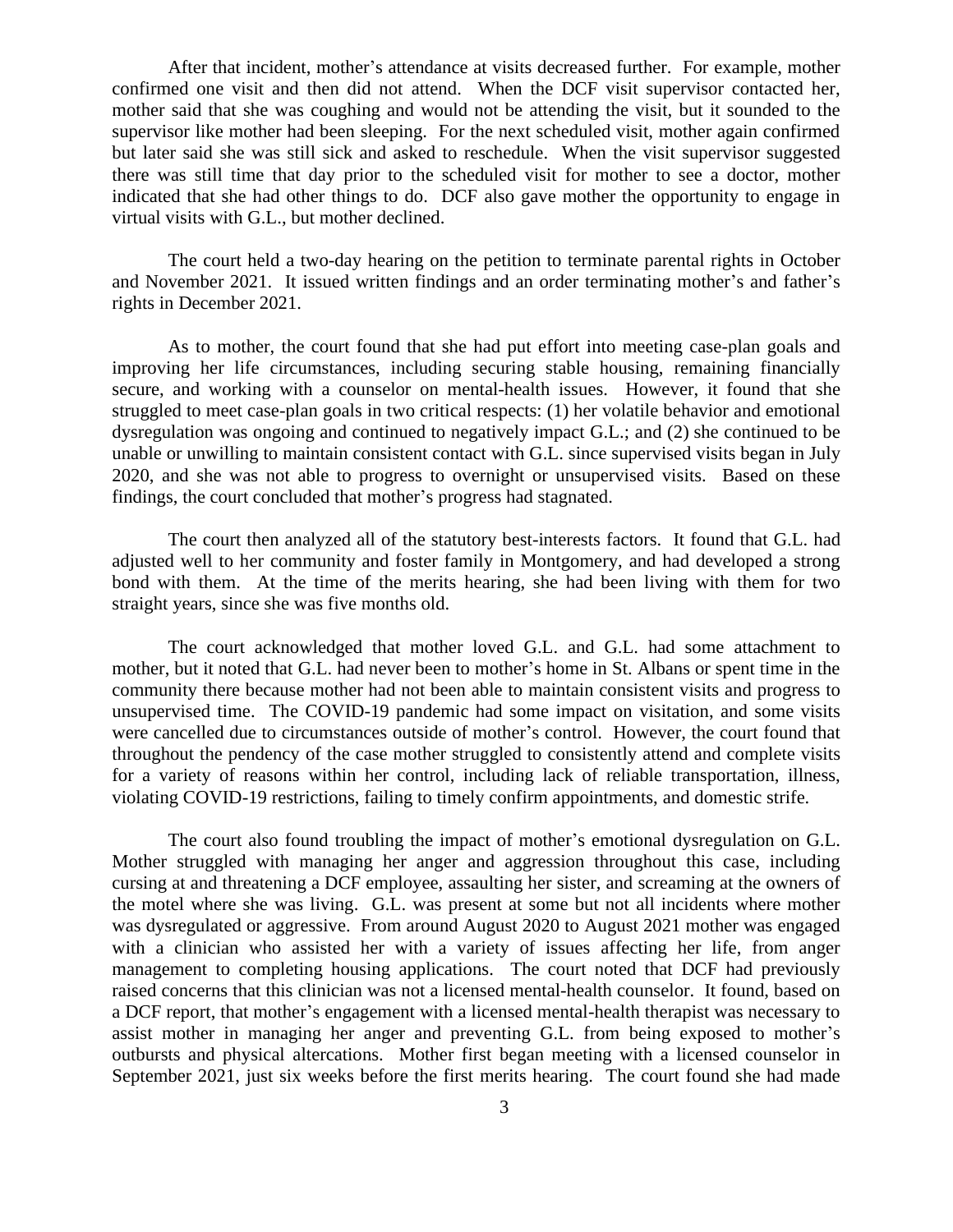little progress over the course of this case in managing her emotional volatility. The court additionally found that mother failed to recognize and understand the impact that her behavior had on G.L. Given these concerns, the court found that mother would not be able to resume parental duties within a reasonable period of time.

Based on all these findings, the court concluded that termination of mother's parental rights was in G.L.'s best interests.

On appeal, mother argues that the trial court committed reversible error by relying on evidence outside the record—in particular, one of DCF's interim case plans that was never admitted into evidence at the merits hearing. She contends she was deprived of the opportunity rebut or cross examine any witnesses on this exhibit and that without this improper evidence, the record did not support stagnation or termination of parental rights.

To terminate parental rights after an initial disposition order is in place, the family division must first determine by clear and convincing evidence that there has been a "change in circumstances," and then that termination is in the child's best interests. 33 V.S.A. § 5113(b). A change in circumstances is "most often found when the parent's ability to care properly for the child has either stagnated or deteriorated over the passage of time." In re B.W., 162 Vt. 287, 291 (1994) (quotation omitted). In assessing the child's best interests, the court must consider the statutory criteria. 33 V.S.A. § 5114(a). The most important factor is whether the parent will be able to resume parenting duties within a reasonable period of time. In re J.B., 167 Vt. 637, 639 (1998) (mem.).

We will affirm the trial court's conclusions if supported by the findings and uphold the findings unless clearly erroneous. In re A.F., 160 Vt. 175, 178 (1993). Even if the trial court erred by relying on evidence outside of the record, the error is reversible only if it was prejudicial and affected a party's substantial right. In re B.S., 163 Vt. 445, 454 (1995). If other findings based on admitted, credible evidence—supported its conclusions regarding stagnation and termination of parental rights, we must affirm. Id. Such is the case here.

Mother emphasizes that the trial court relied on the unadmitted DCF exhibit for its findings that mother needed to see a licensed mental-health counselor but initially rejected DCF's expectation that she do so; that she assaulted a DCF worker as a youth; and that she attended only 37% of scheduled visits in April and May of 2021 and missed particular visits during a portion of summer 2021. But none of these findings was essential to the court's ultimate conclusions regarding stagnation and termination of parental rights.

As to visitation, mother does not contest the court's findings based on witness testimony and other proper evidence that she attended only 52% of her overall scheduled visits between December 2020 and April 2021, or that she continued to miss a significant number of visits in September and October 2021 leading up to the merits hearing. The testimony of mother's visit supervisor independently supported the court's findings that mother failed to consistently attend visits during the summer of 2021, and that DCF did not allow her to progress to unsupervised home visits with G.L. because of this inconsistent attendance. Chickanosky v. Chickanosky, 2011 VT 110, ¶ 14, 190 Vt. 435 ("[F]indings will stand if any reasonable and credible evidence supports them.").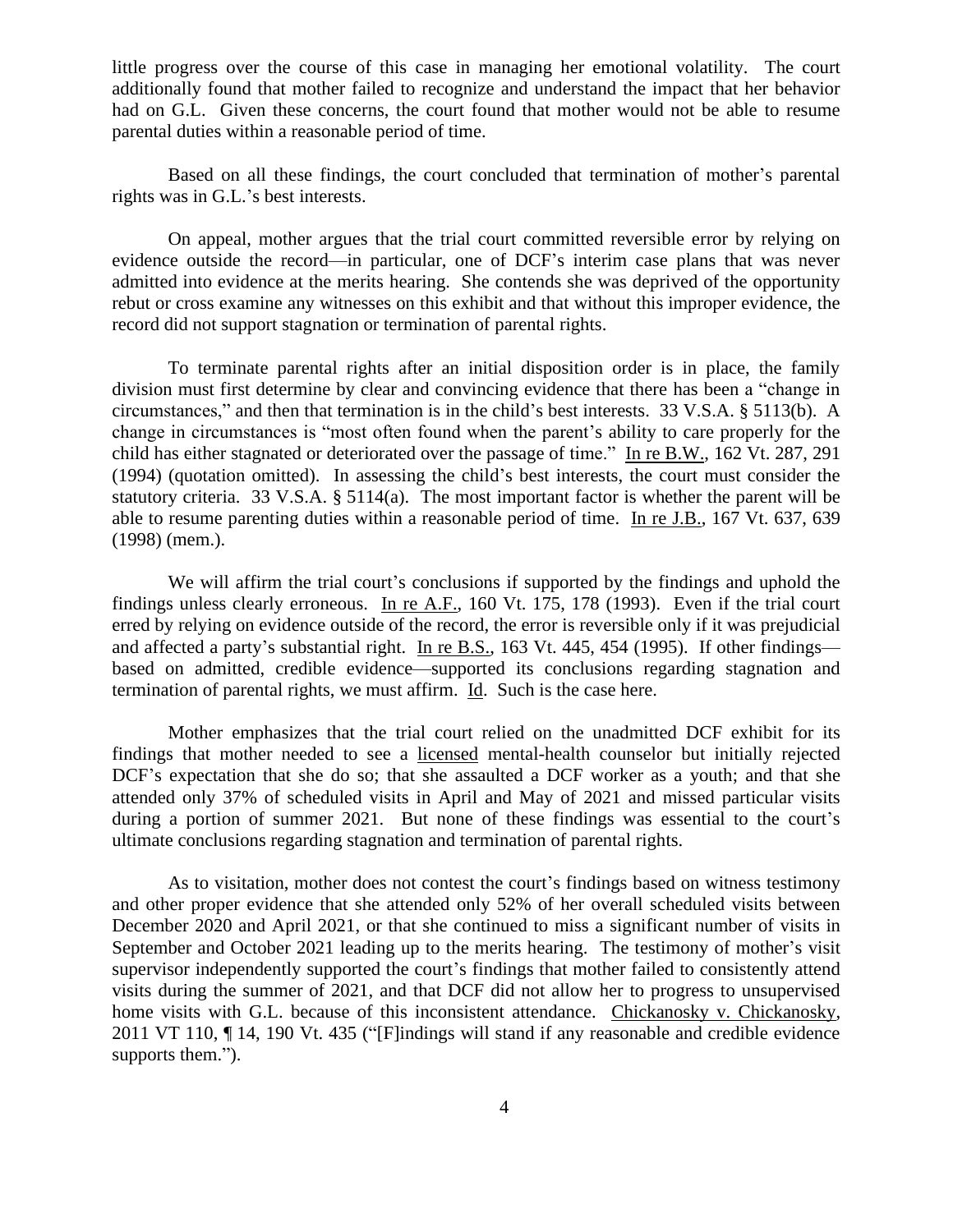Mother argues that she missed many visits due to circumstances outside her control, such as illness, COVID-19 restrictions, and DCF changing its visit policies. See In re S.R., 157 Vt. 417, 421-22 (1991) (explaining that court cannot conclude parent's progress has stagnated based on factors outside parent's control). However, the court clearly found credible two DCF visit supervisors whose testimony suggested that mother feigned or exaggerated illness to avoid or cut short visits on several occasions. The trial court also carefully accounted, and did not fault mother, for visits canceled by DCF either because an office was closed or because G.L. was sick. Although the court acknowledged that the pandemic had affected visitation to some degree, it found that mother missed visits because of her failure to anticipate the consequences of COVID-19 restrictions—such as traveling out of state and having to quarantine—not because the restrictions prevented visitation completely. The court also found, and mother does not contest, that DCF offered mother the option of remote video or telephone visits with G.L., and mother declined. There was ample record evidence from various sources to support the court's findings that mother had failed to maintain consistent contact with G.L. during the two years G.L. had been with her foster family, that her inconsistent visitation was largely due to factors within her control, and that there was no certainty about when mother might be able to resume parenting.

As to mental health, regardless of whether mother was adhering to the case plan by meeting with an unlicensed counselor, the court found that she had not made significant progress in ameliorating one of the primary concerns that led to G.L. being taken out of her care, namely, her aggressive behavior and emotional dysregulation. The court noted mother's consistent, continuing pattern of volatile behavior in interacting with others, despite her engagement with service providers. The "case plan is not intended to be a mere checklist the parent must satisfy to ensure the automatic return of the children to the parent's care." In re D.M., 2004 VT 41,  $\P$ 7, 176 Vt. 639 (mem.). Thus, "even if a parent participates in every program set forth in [DCF's] plan, the main concern must always be whether the individual parent has demonstrated the improvement contemplated at the time the children were removed from the parent's care." Id. The court's findings regarding behavioral and mental-health progress were well supported by the record, apart from the contested exhibit, and these findings in turn supported the court's conclusions regarding stagnation and termination of parental rights.

While mother perceives the evidentiary record as showing sufficient improvement in attending visits and addressing mental-health issues, these arguments effectively challenge the weight that the trial court assigned to various pieces of evidence. We do not reweigh evidence on appeal. Chickanosky, 2011 VT 110, ¶ 14 (explaining that family court alone evaluates weight of evidence in determining child's best interests). Because there was credible evidence to support the court's key findings, we must uphold them. Id.

Mother also argues that DCF failed to prove by clear and convincing evidence that termination was in G.L.'s best interests because it never proved that she assaulted G.L.'s halfbrother, and some incidents of violence occurred outside of G.L.'s presence. The court did not need to specifically find that mother assaulted G.L.'s sibling or that mother's aggressive behavior always occurred in front of G.L. to conclude that termination was in G.L.'s best interests. The best-interests factors focus on the needs of the child, and the parent's ability to meet those needs and resume parental duties within a reasonable period of time. As the court explained, G.L. "needs caregivers who prioritize her needs above their own and can provide stability and consistency in her life." Although not every emotional outburst or violent action occurred within G.L.'s presence, the court noted multiple recent incidents that G.L. did witness.